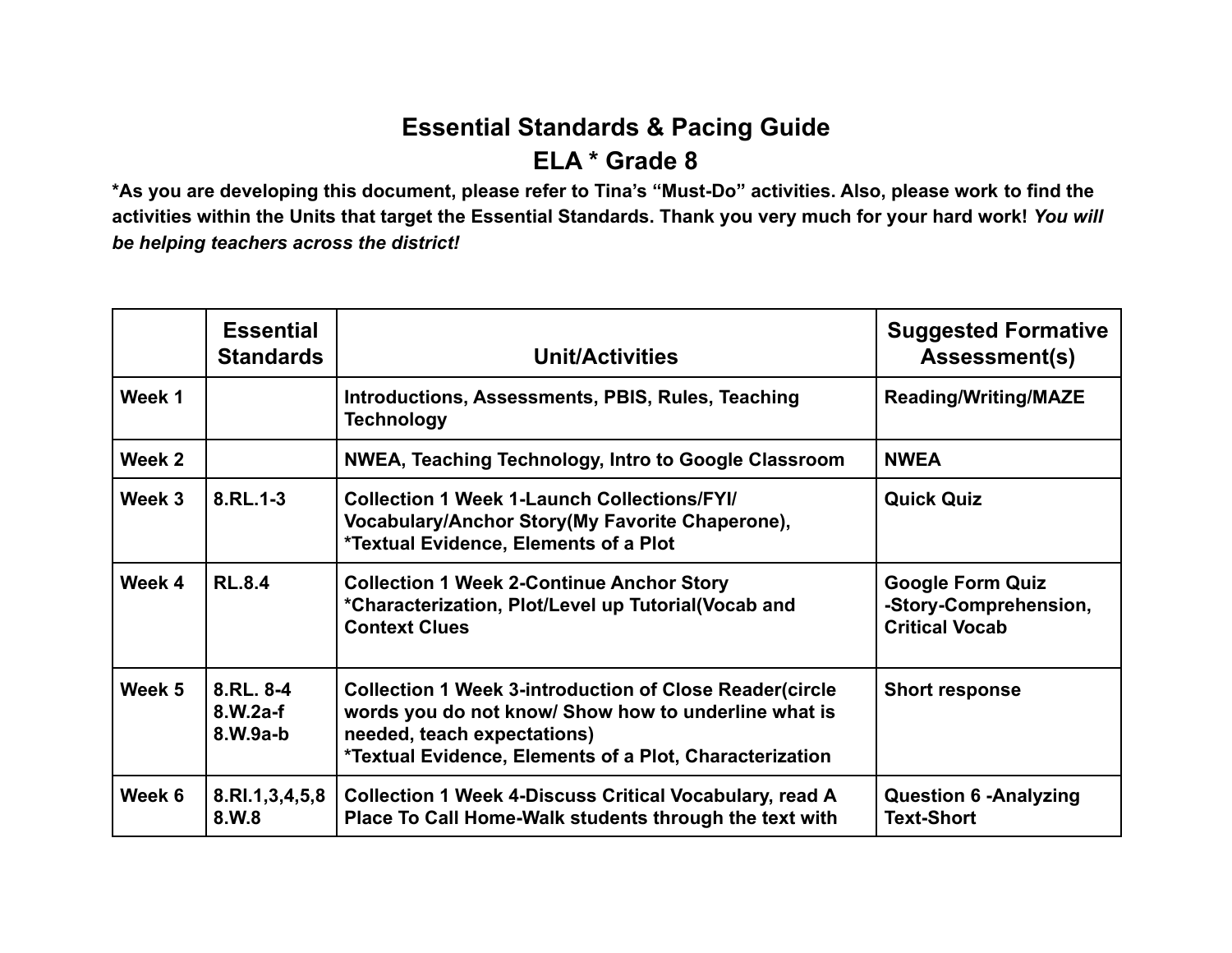|         |                                             | students/ Level up Tutorial-Graphic Aides<br>*Use text features and graphic aides to analyze and<br>understand a nonfiction text.                                                                                     | answer/Compare and<br><b>Contrast</b>                                                                                                                         |
|---------|---------------------------------------------|-----------------------------------------------------------------------------------------------------------------------------------------------------------------------------------------------------------------------|---------------------------------------------------------------------------------------------------------------------------------------------------------------|
| Week 7  | 8.RI.3                                      | <b>Collection 1 Week 5-Close Read(What to Bring)</b><br><b>* -Comparisons and Analogies</b>                                                                                                                           | Questions 2, 4, and short<br>response                                                                                                                         |
| Week 8  | <b>RI.4, RL.8.4</b>                         | <b>Collection 1 Week 6-Anchor Text(The</b><br>Latehomecomer)/Discuss Critical Vocabulary/ Level up<br><b>Tutorials</b><br>-analyze imagery and figurative language/annotation                                         | Quiz on imagery and<br>figurative language.                                                                                                                   |
| Week 9  | 8.W8.2,<br>W.8.3,<br>8W.8.4,<br>8.W.85      | Performance Task A or B-Writing Personal Narrative pg 83                                                                                                                                                              | <b>Performance Task</b>                                                                                                                                       |
| Week 10 | 8.RL.8.4<br>8. RL.8.6<br>8.W.8.3<br>8.W.8.9 | <b>Collection 2 Week 1-Critical Vocabulary, Tell, Tale</b><br>Heart-Anchor Text/ Level Up Tutorial-Point of view<br>-Point of view, evaluate credibility of the narrator and<br>identify techniques used for suspense | <b>Narrative Point of</b><br>view-Psych<br>evaluation-put yourself in<br>the shoes of the old man<br>Or<br><b>Question 6-Analyzing the</b><br>text            |
| Week 11 | 8.RL.8.4<br>8. RL.8.6<br>8.W.8.3<br>8.W.8.9 | <b>Collection 2 Week 2-Monkeys Paw/Level Up</b><br><b>Tutorial-Theme</b><br>-Analyze Theme and foreshadowing                                                                                                          | Students need to find the<br>conclusion that the<br><b>Monkeys paw wishes</b><br>have disastrous results<br>Or<br>Determine the<br><b>Theme/Foreshadowing</b> |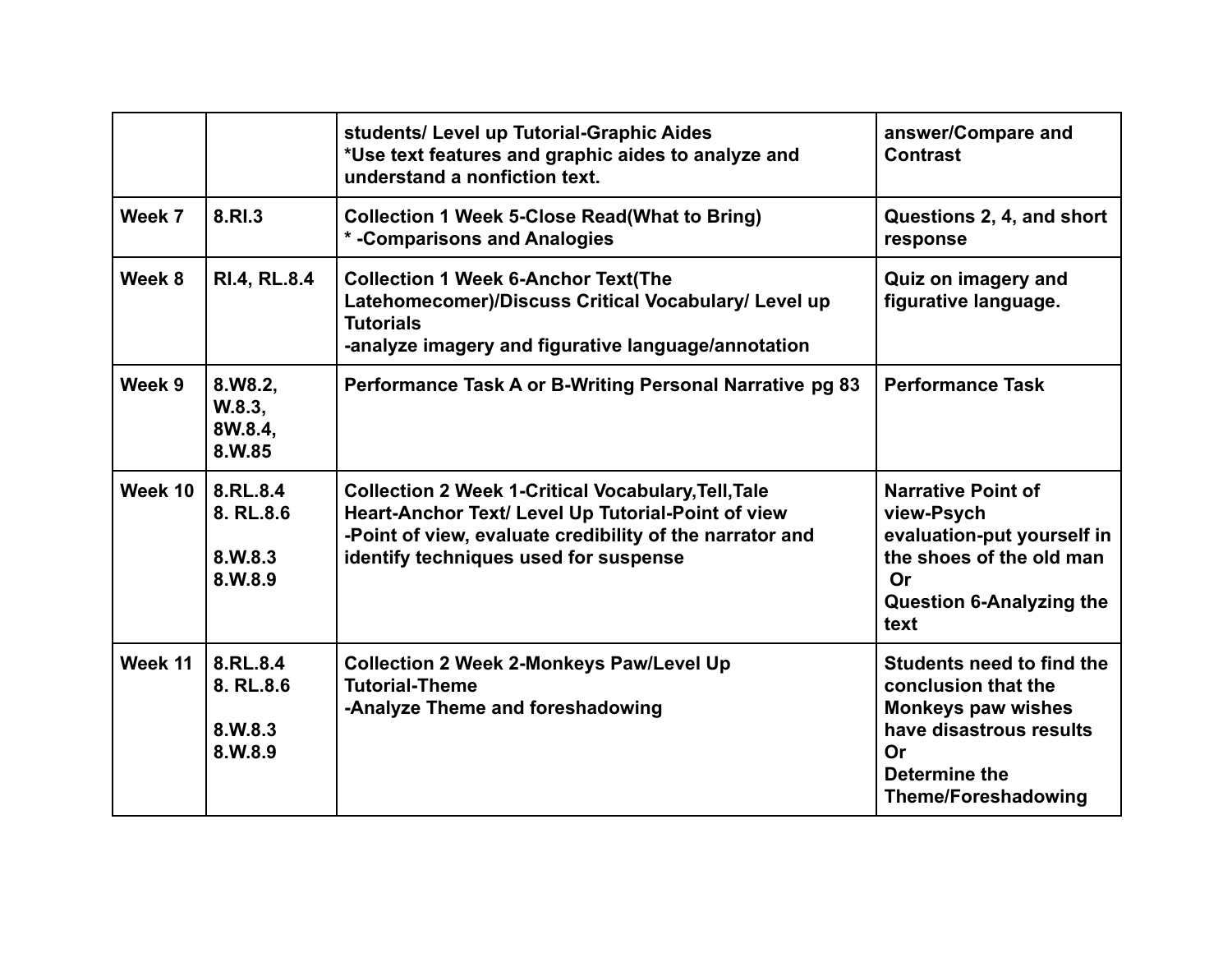| Week 12 | 8.SL.2<br><b>RL.8.2</b><br><b>RL.8.7</b> | <b>Collection 2 Week 3-Frankenstein(Close</b><br><b>Reader)/Evaluating Media</b><br>-Theme/ Analyzation-Don't judge people by their<br>appearance                                                                               | <b>Short Response-Given</b><br>theme, show evidence to<br>support it. |
|---------|------------------------------------------|---------------------------------------------------------------------------------------------------------------------------------------------------------------------------------------------------------------------------------|-----------------------------------------------------------------------|
| Week 13 | RI.1<br>RI.8.1 RI.8.3                    | <b>Collection 2 Week 4-Text in Focus, Critical Vocab, Anchor</b><br><b>Text( What is the Horror Genre)</b><br>-Citing Evidence and elements of a Horror Story-suspense,<br>characterization, how it is structure, point of view | <b>Quiz on elements of</b><br><b>Horror</b>                           |
| Week 14 | RI.1<br>RI.8.1 RI.8.3                    | <b>Collection 2 Week 5-Close Reader-Man Made Monsters</b><br>-Elements of Horror                                                                                                                                                | <b>Short Response-How</b><br>Frankenstein changed<br>over time.       |
| Week 15 | 8.W.1 or<br>8.W.2                        | <b>Collection 2 Week 6-Performance Task A or B</b><br>(Argumentative or Informative)                                                                                                                                            | <b>Performance Task</b>                                               |
| Week 16 | 8.RL.1-4<br>8.W.2 8.w.4                  | <b>Collection 4 Week 1-Anchor Text( Marigolds)-</b><br>Identify the motivations of characters, Themes, Level Up-<br><b>Character Motivation</b>                                                                                 | <b>Short Quiz (motivation</b><br>and/or theme)                        |
| Week 17 | $8.RL.1-4$                               | <b>Collection 4 Week 2 - Close Reader - The Whistle</b><br><b>Character Motivation and Theme</b>                                                                                                                                | <b>Short response</b>                                                 |
| Week 18 | 8.RL.1, 2,                               | <b>Collection 4 Week 3- Hanging Fire and Teenagers, Close</b><br><b>Reader- Poems About Growing Up</b><br>-Inferences                                                                                                           | Short quiz on inferences<br>using a poem/Stanza.                      |
| Week 19 | 8.RI.1-6                                 | <b>Collection 4 Week 4-Anchor Text-When Do Kids Become</b><br><b>Adults/Level Up Tutorial-Arguments</b><br>-Evaluate arguments and evidence                                                                                     | <b>Google Form-opinon vs</b><br>fact                                  |
| Week 20 | 8.RI.1-6                                 | <b>Collection 4 Week 5- Anchor Text-When Do Kids Become</b>                                                                                                                                                                     | Google Form: Given text,                                              |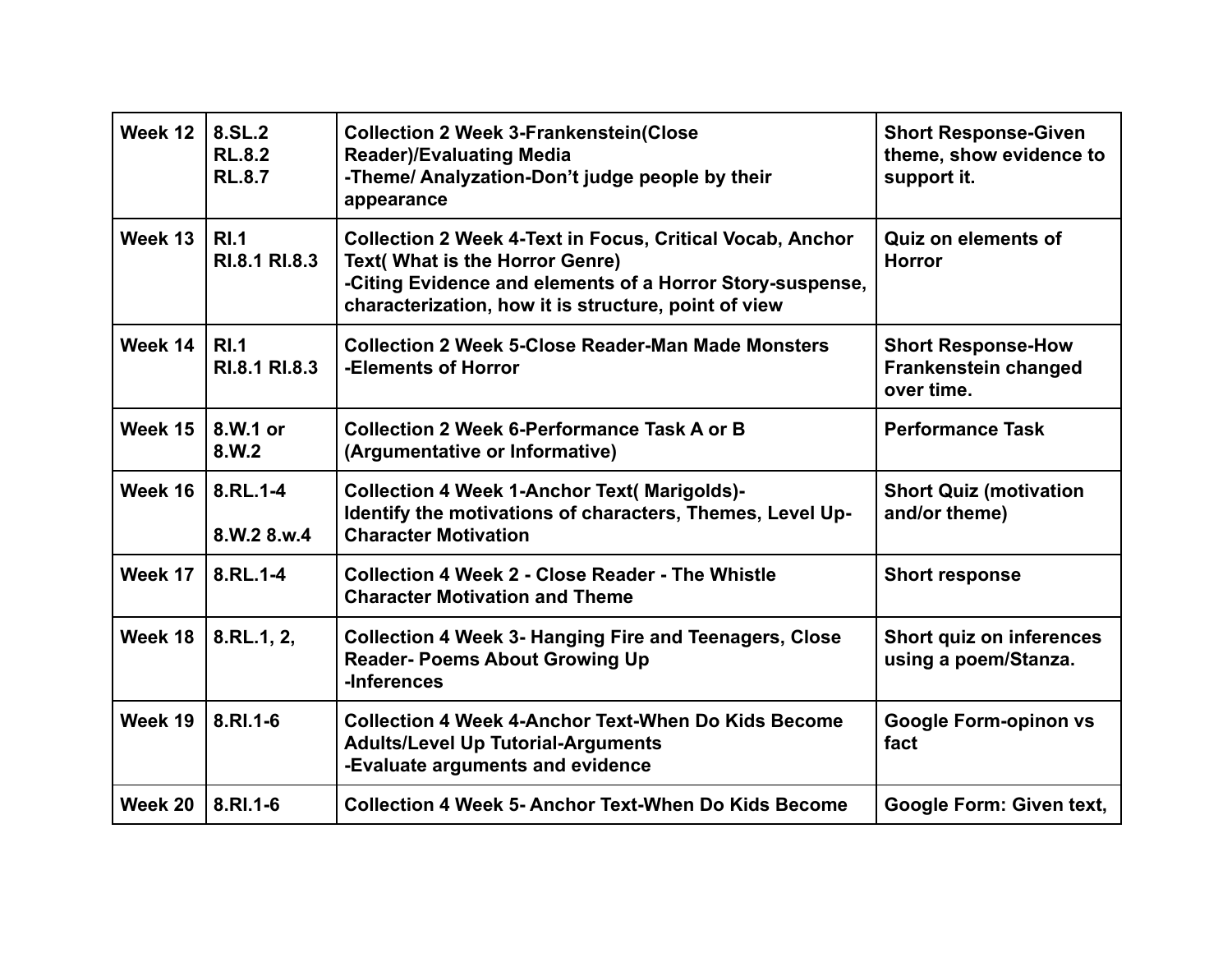|         |                     | <b>Adults/Level Up Tutorial-Arguments</b><br>-Evaluate arguments and evidence                                                                                            | student will need to<br>identify the argument<br>and key evidence.                         |
|---------|---------------------|--------------------------------------------------------------------------------------------------------------------------------------------------------------------------|--------------------------------------------------------------------------------------------|
| Week 21 | 8.RI.1-6            | Collection 4 Week 6 Close Reader (Much too young to<br>work to hard)<br>-Evaluating arguments and evidence, the author giving<br>both sides of the argument              | <b>Short Response</b>                                                                      |
| Week 22 | 8.W.1               | Writing an Argumentative Essay: When Do Kids Become<br>Adults?                                                                                                           | Writing                                                                                    |
| Week 23 | 8.RL.8.1-6          | <b>Collection 6 Week 1-Critical Vocabulary/ Text in</b><br>Focus/Anchor Text-Adventures of Tom Sawyer-Level up<br><b>Tutorial-</b><br>-3rd person narrative, irony, tone | <b>Quiz on comprehension</b><br>regarding irony to create<br>humor.                        |
| Week 24 | 8.RL.8.1-6<br>8.W.4 | <b>Collection 6 Week 2-Close Reader (Flying Machine)</b><br>-Irony, Theme                                                                                                | <b>Short</b><br><b>Response-Comparing</b><br><b>Graphic Story to Short</b><br><b>Story</b> |
| Week 25 | <b>RI.8.4</b>       | <b>Collection 6 Week 3-Close Read (The Real McCoy)</b><br>-Drawing Conclusions                                                                                           | <b>Short Response-Drawing</b><br><b>Conclusions</b>                                        |
| Week 26 | <b>RI.8.8</b>       | Collection 6 Week 4- ("Teens Need Jobs, Not Just Cash"<br>and "Teens at Work" - Evaluate and delineate<br>arguments-Pg. 424                                              | Pg. 424                                                                                    |
| Week 27 | 8.<br>RL.8.1,2,4,5  | <b>Collection 6 Week 5-Anchor Text-Chicago Poem, Find</b><br>Work, My Mother Enters the workforce<br>-Elements of Poetry pg 431<br>-Figurative Language                  | <b>Compare and contrast 2</b><br><b>Poems</b>                                              |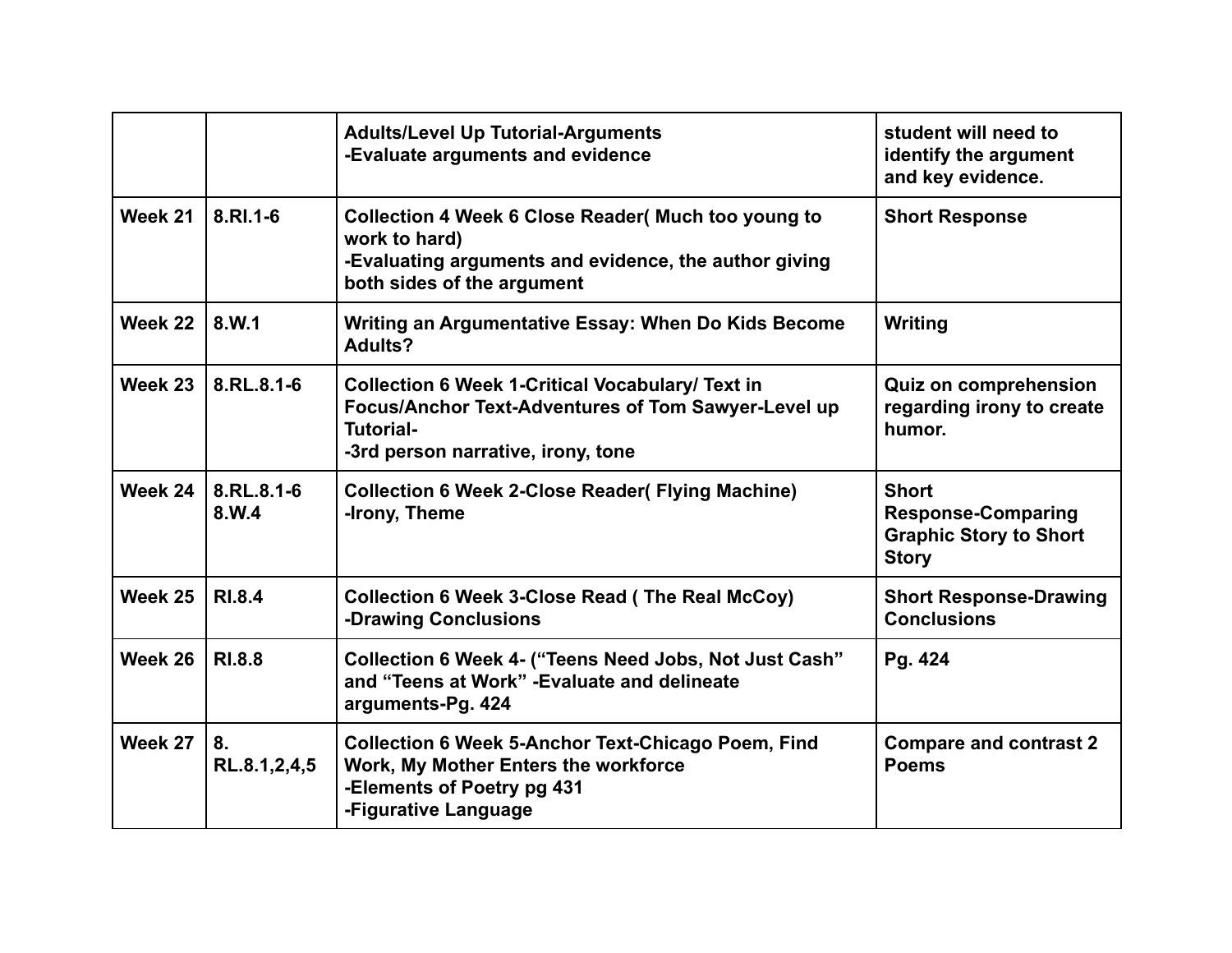| Week 28 | 8.W.1, 2 or 3                                        | <b>Student Choice Writing-</b>                                                                                                                                                              | <b>Student Choice Writing</b><br>Narrative, Argumentative,<br>or Informative   |
|---------|------------------------------------------------------|---------------------------------------------------------------------------------------------------------------------------------------------------------------------------------------------|--------------------------------------------------------------------------------|
| Week 29 | RI.8.1,3,4,5,6<br>,10                                | <b>Collection 3 Week 1-Anchor Text-Fredrick</b><br>Douglass(Autobiography)/Level Up Tutorial on<br><b>Autobiography and Biography</b><br>-Analyze the autobiography and analyze the purpose | <b>Collaborative Discussion</b><br>with questions.-Drawing<br>inference pg 147 |
| Week 30 | RI.8.1, 3, 4, 5, 6<br>,10                            | <b>Collection 3 Week 2-My Friend Douglass</b><br>-Analyze the biography                                                                                                                     | Short response-pg 48 on<br><b>Close Reader</b>                                 |
| Week 31 | RI.8.1, 3, 4, 5, 6<br>,10                            | <b>Collection 3 Week 3-Exemplar Text-Harriet Tubman</b><br>-Identify characterization and authors craft                                                                                     | -Quiz on key elements                                                          |
| Week 32 | RI.8.1, 3, 4, 5, 6<br>,10<br>8.W.2<br>8.W.4<br>8.W.7 | <b>Collection 3 Week 4-Bloody Times</b><br>-Compare and Contrast(Lincoln and Jefferson Davis)                                                                                               | <b>Compare and contrast</b><br>the 2 men                                       |
| Week 33 | RI8.1,3,4                                            | <b>Collection 5 Week 1-Critical VocabularyMaus/Text in</b><br><b>Focus/Drama of the Diary of Anne Frank</b><br>-Historical Nonfiction/Biography<br>-Drawing Conclusions and citing evidence | <b>Quiz on Drawing</b><br>conclusions and<br>evidence                          |
| Week 34 | RI8.1,3,4                                            | <b>Collection 5 Week 1-Critical VocabularyMaus/Text in</b><br><b>Focus/Drama of the Diary of Anne Frank</b><br>-Historical Nonfiction/Biography<br>-Drawing Conclusions and citing evidence | <b>Short response</b>                                                          |